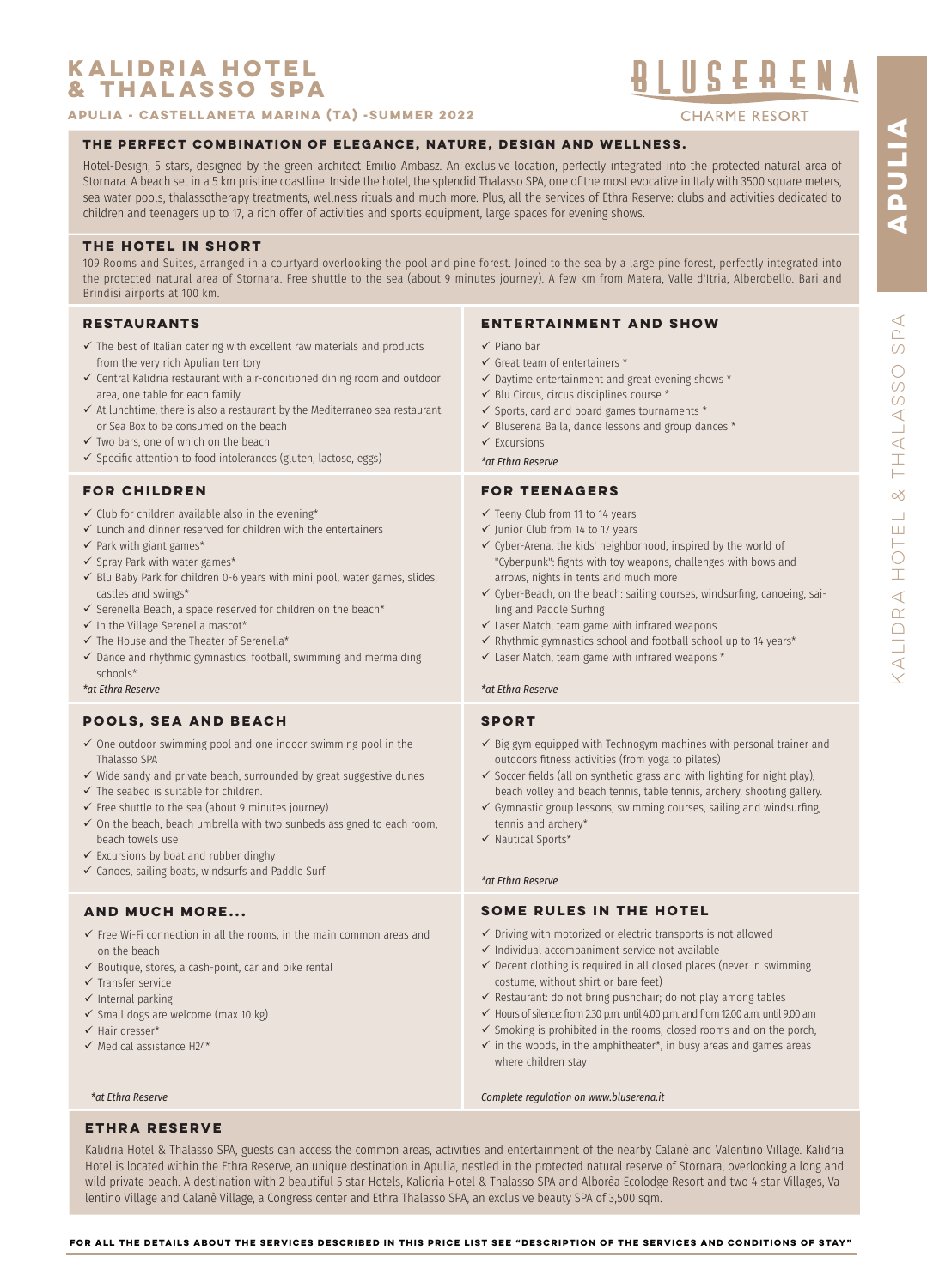## **ONLINE ONLY EXCLUSIVE ADVANTAGES**

- If you or your agency book online:
- $\checkmark$  Free cancellation up to 14 days before arrival
- $\checkmark$  2nd stay for free, for one person in special weeks
- $\checkmark$  If you are already a Bluserena customer: even more free drinks at the bar

## **OUR BOARD OPTIONS**

#### **FULL BOARD**

Buffet breakfast and lunch, dinner with table service (reserved for families) at the central restaurant Kalidria. Bottled mineral water included with meals, other drinks for a fee. Tables are available in the shaded area outside the central restaurant (bookable directly at the hotel, subject to availability). Guests of the Suites can request the assigned table in the outdoor area for the duration of their stay. For lunch it is possible to book the Mediterraneo sea restaurant for a fee and subject to availability, or the Sea Box to be consumed in the beach area (for free). Also included are an umbrella with two sun loungers on the beach for each room and use of beach towels. For paid drinks it is necessary to use the Smart Card

#### **EXTRA FULL BOARD**

In addition of services of FULL BOARD, includes caffetteria, tap drinks in 20 cl glasses, fruit juices, syrups, draft beer, slushes, wine, prosecco, tonic liqueurs and liqueurs, aperitifs and vermouth, grappa and a selection of cocktails. Champagne and spirits defned as special on the bar price list are not included.

## **ROOMS**

All Rooms have private and furnished balcony, air conditioning, phone, 43-inch TV with Sky channels, Wi-Fi, fridge and coffee machine with capsules, a kettle with a selection of teas and herbal teas and safe. All Kalidria Hotel and Thalasso SPA guests have access to the sauna and Turkish bath, relax area with a kettle with teas and herbal teas and the Thalasso SPA outdoor area with the hydromassage tubs.

#### **CLASSIC**

Classic Rooms, of 30 sqm, are available on the 2nd floor with sleeps 2 (Frenchstyle bed); available on request room with double bed.

#### **SUPERIOR**

lasso SPA.

**ALBACHIARA SUITE**

Superior room, 37 sqm, on the 1st floor with sleeps 2 (French-style bed) and possibility of adding a cot or one sleep bed. Customers who choose the Superior room also have a marine Aquatonic path per day per person at Thalasso SPA.

100 sqm., a large lounge area, bedroom with sleeps 2 (French-style bed), desk, comfortable walk-in closet, large furnished terrace. Customers who choose Albachiara Suite room also have a Premium beach arrangement, access to sauna and Turkish bath, a marine Aquatonic path per day per person at Tha-

## **SUITE**

Rooms, of 60 sqm., on the 2nd floor, composed of bedroom with double bed and walk-in closet, living area with double sofa bed, big bathroom and large furni- shed terrace. Customers who choose the Suite room also have a Premium beach arrangement, access to sauna and Turkish bath, a marine Aquatonic path per day per person at Thalasso SPA..

## **OUR PRICES**

| PRICES PER PERSON PER DAY IN DOUBLE<br><b>ROOM,</b> Arrivals and departures on Sunday,<br>on request on different days. Room delivery<br>starting from 2.30 pm, guaranteed by 4.00 pm;<br>check-out at 11.00, except for the purchase of<br>the "Late Check-Out". |                         | A<br>29/5<br>5/6<br>11/9<br>25/9 |                      | B<br>5/6<br>19/6     |                      | C<br>19/6<br>3/7<br>4/9<br>11/9 |                      | D<br>3/7<br>31/7     |                      | Е<br>31/7<br>7/8<br>28/8<br>4/9 |                      | F<br>7/8<br>14/8<br>21/8<br>28/8 |                      | G<br>14/8<br>21/8    |                      |
|-------------------------------------------------------------------------------------------------------------------------------------------------------------------------------------------------------------------------------------------------------------------|-------------------------|----------------------------------|----------------------|----------------------|----------------------|---------------------------------|----------------------|----------------------|----------------------|---------------------------------|----------------------|----------------------------------|----------------------|----------------------|----------------------|
| Rates for the nights indicated in the table                                                                                                                                                                                                                       |                         | Sunday -<br>Thursdav             | Friday -<br>Saturday | Sunday -<br>Thursday | Friday -<br>Saturday | Sunday -<br>Thursdav            | Friday -<br>Saturday | Sunday -<br>Thursday | Friday -<br>Saturday | Sunday -<br>Thursday            | Friday -<br>Saturday | Sunday -<br>Thursday             | Friday -<br>Saturday | Sunday -<br>Thursdav | Friday -<br>Saturday |
| <b>CLASSIC</b><br><b>ROOM</b>                                                                                                                                                                                                                                     | <b>Full Board</b>       | 115                              | 132                  | 135                  | 155                  | 150                             | 173                  | 167                  | 192                  | 190                             | 219                  | 205                              | 236                  | 245                  | 282                  |
|                                                                                                                                                                                                                                                                   | <b>Extra Full Board</b> | 130                              | 150                  | 150                  | 173                  | 165                             | 190                  | 182                  | 209                  | 205                             | 236                  | 220                              | 253                  | 260                  | 299                  |
| <b>SUPERIOR</b><br><b>ROOM</b>                                                                                                                                                                                                                                    | <b>Full Board</b>       | 123                              | 141                  | 144                  | 166                  | 161                             | 185                  | 179                  | 206                  | 203                             | 233                  | 219                              | 252                  | 262                  | 301                  |
|                                                                                                                                                                                                                                                                   | <b>Extra Full Board</b> | 138                              | 159                  | 159                  | 183                  | 176                             | 202                  | 194                  | 223                  | 218                             | 251                  | 234                              | 269                  | 277                  | 319                  |
| <b>SUITE</b>                                                                                                                                                                                                                                                      | <b>Full Board</b>       | 161                              | 185                  | 189                  | 217                  | 210                             | 242                  | 234                  | 269                  | 266                             | 306                  | 287                              | 330                  | 343                  | 394                  |
|                                                                                                                                                                                                                                                                   | <b>Extra Full Board</b> | 176                              | 202                  | 204                  | 235                  | 225                             | 259                  | 249                  | 286                  | 281                             | 323                  | 302                              | 347                  | 358                  | 412                  |
| <b>ALBACHIARA</b><br><b>SUITE</b>                                                                                                                                                                                                                                 | <b>Full Board</b>       | 173                              | 199                  | 203                  | 233                  | 225                             | 259                  | 251                  | 289                  | 285                             | 328                  | 308                              | 354                  | 368                  | 423                  |
|                                                                                                                                                                                                                                                                   | <b>Extra Full Board</b> | 188                              | 216                  | 218                  | 251                  | 240                             | 276                  | 266                  | 306                  | 300                             | 345                  | 323                              | 371                  | 383                  | 440                  |

## **BABY CARE SET**

For children from 0 to 3 years old. In the room there are a crib, changing table, toilet reducer (on request), bottle warmer, baby bath and linen set, Baby Kit (products for cleaning children); high chair in the restaurant. Compulsory fee for each child between 0 and 3 years old, € 91 per week.